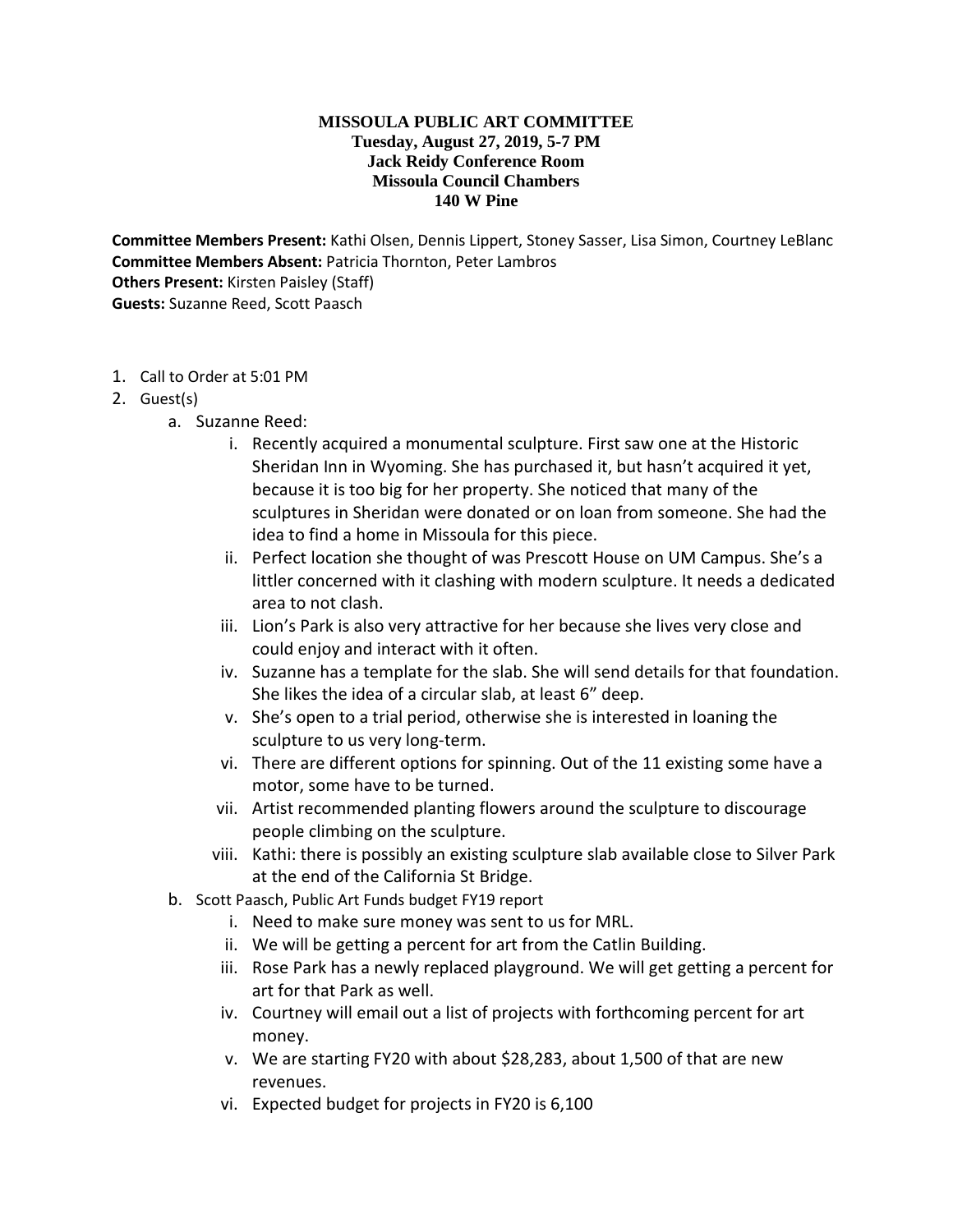- vii. Percent for art moneys can be reallocated for projects in other locations. Courtney will be getting those numbers when she has them.
- viii. Courtney and Kirsten will get together and do a breakdown of moneys by project.
- 3. Housekeeping: Courtney
- 4. Approval of Minutes
	- a. June 2019 minutes
		- i. To be approved in September
	- b. July 2019 minutes
		- i. To be approved in September
- 5. Bylaws: Courtney
- 6. Committee Absences/ Term Limits: Courtney
	- a. Term limits Pros: new members all the time. 8 year limits do seem reasonable.
	- b. Term limits Cons: Knowledge possibly lost in turnover.
	- c. Perhaps we need to have clearer expectations for committee members.
	- d. Do we want to move forward with there being a consequence for absences? We need people who are willing to show up.
	- e. The email with the minutes/agenda for meetings will start to go out within a week before meetings with a note to tell Kirsten if they will be there or not. The expectation needs to be there that you read the minutes before the meeting and are ready to discuss.
	- f. After 3 no-call no shows and then it would go to a vote? Courtney will work on verbiage to be voted on next meeting.
- 7. Public Relations: Courtney
- 8. Performance-based art project: Stoney
	- a. Last month felt very last minute. There was some major weather that shut the party down a little bit.
	- b. Having some way to identify these performers as being with PAC would be great.
	- c. We need to come up with a more specific order of operations for this project. Courtney will get with Stoney to flesh out the timeline and to do's.
	- d. We need a large sign, but also maybe wearable logos to identify them.
- 9. PAC Logo Update?: Courtney
	- a. Yes! We should definitely update the logo, and then we will use this new logo for signage and wearable marketing options.
- 10. University Exchange Program
	- a. Courtney is meeting with Kevin. Changing time limits. Courtney will be talking to them about public appropriateness (re: nudity and violence) and contract limits to not remove art early.
	- b. November to April, May to October would be the terms for the art being installed.
	- c. Can we have a University student appointee or intern on the committee? Courtney will also talk to Kevin about this.
- 11. TSB Update: Kathi
	- a. Kathi moves to approve the 2019 TSBs. Lisa seconds. Approved.
- 12. TSB, Bank St Mural & Van Buren mural dedications
	- a. TSB's: September 6 at Dana Gallery
	- b. Bank St Mural: August 21. It was great!
	- c. Van Buren Mural: September 6 at Dana Gallery with TSB's. Lilian will also speak.
- 13. Announcements, News, or Upcoming Events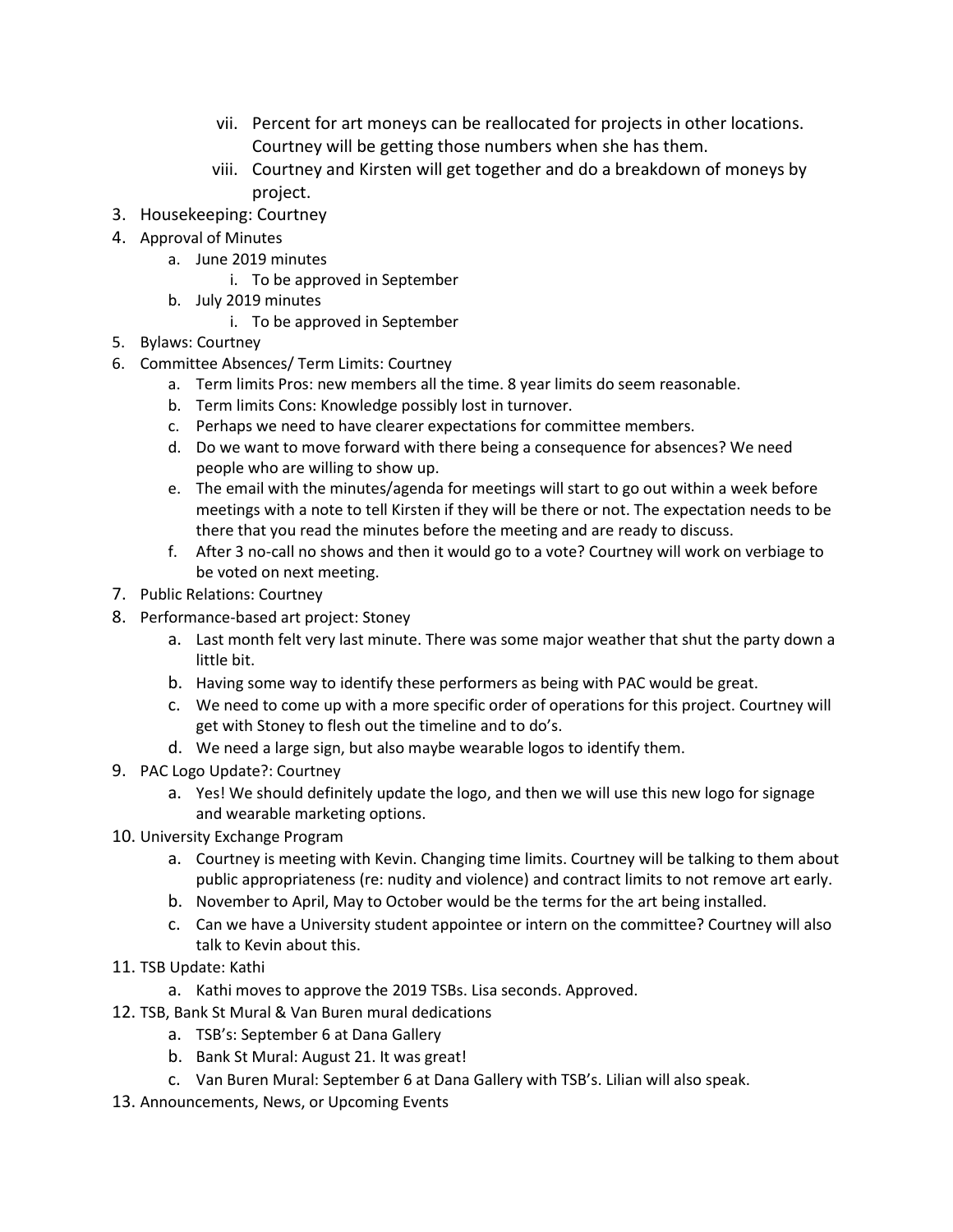14. Comments 15. Adjournment at 6:45 PM

**The City makes reasonable accommodations for any known disability that may interfere with a person's ability to participate in this meeting. People needing assistance should provide advanced notice to allow adequate time to make needed arrangements. Please call Heidi Bakula at (406) 552- 6003 or write her at Mayor's office, 435 Ryman, Missoula, MT 59802 to make the request known.** 

## **STRATEGIC PLANNING GOALS 2017-2019**

**Mission:** The Public Art Committee affirms the city's role as an advocate to public art, fosters and enriches the aesthetic of the City of Missoula, values and promotes the contributions of artists to the community and furthers the objectives of Missoula City Ordinance 3221.

**Vision:** The Public Art Committee envisions a community where art and artists are valued, and where public art is integrated into the fabric of our place and enhances the quality of life of its citizens.

**YEAR 1-2017 Outreach and Awareness** A. Create monthly marketing PSAs B. Improve website C. Begin public art education for artists D. Make quarterly reports to council E. Establish a more formal connection to U of M art department F. Engage in community feedback

**Governance** A. Actively invite native representation onto committee B. Bring accounting and professional reporting to council C. Create annual planning and follow plan D. Create a catalogue and condition report E. Intentional use of staff and chair time

**Quality** A. Increase art call submissions

**Fundraising and Project Development** A. Pursue the idea of joining county B. Increase staff time C. Deepen our relationships to other Public Art Committees for inspiration and funding ideas D. Actively seek out grant funding E. Enrich private/public partnerships

**Projects** A. One big project per year- form committee B. Public Art Guide C. Parking meters D. Lighting for Crossings E. Lighting for Perseverance and Passage F. Traffic Signal Boxes

**YEAR 2- 2018 Outreach and Awareness** A. Create a public art scavenger hunt B. Continued public art education for artists C. Create a friends of public art volunteer group D. Enrich relationships with local artists by holding artists events

**Quality** A. Hit maintenance harder